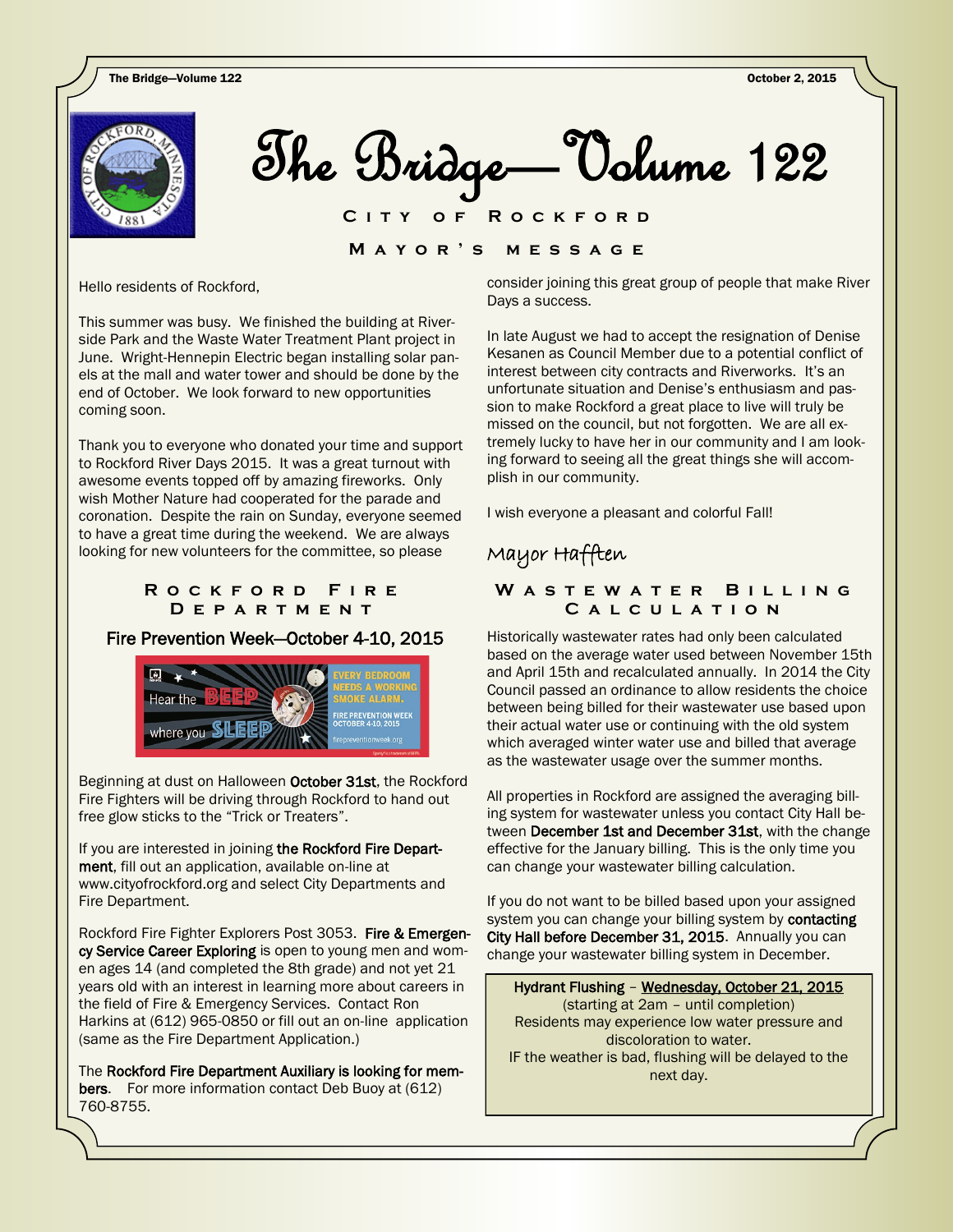#### **R i v e r s i d e P a r k B u i l d i n g R i b b o n C u t t i n g**





Pictured are Park & Recreation Commission Members along with Rockford City Council Members: B. Dahlke, L. Gusse, R. Martinson, T. Hill, C. Hudlow, D. Buoy, M. Rentz and R. Hafften



Wright County is conducting a paving and resurfacing project on Main Street (County Road 20) this coming spring and summer of 2016. This project will mill and overlay Main Street which will correct the road surface issues in this area.

This project presents an opportunity for the City to improve our Downtown area and feature Riverside Park by expanding the city's sidewalks, burying overhead power lines and planting trees to create a scenic and walkable Downtown District. We would like your thoughts and comments on this potential project. Here are some of the details we have at this point:

- We do not need to do this project. If we decide not to move forward, the County will resurface Main Street and the area will be the same after the project is completed. We would likely not review a Main Street project for the downtown area again until the new road is in need of repairs, which is anticipated to be 25 to 30 years.
- Improving / Revitalizing Downtown has been part of the city's Capital Improvement Plan for many years, and reviewing our Downtown options is one of the City's goals for this year. If we decide to improve our Downtown area we would likely expand the sidewalks to improve walkability to the park, downtown businesses and slow traffic that currently speeds down Main Street. We would also look at burying the overhead power lines, installing antique street lights and planting trees to beautify our Downtown District. This improved area would run four blocks down Main Street from Highway 55 to Elm Street. Cities that have done similar projects have seen a noticeable increase in walkers, shoppers and retail businesses that are drawn to the increased commerce and improved location.
- The City would establish a Tax Increment Financing District that would capture the increase in property tax values from new construction and redevelopment in the Downton District, and use that source of revenue to fund the project. We would also receive funding from the County in cost savings they have in paving less road, would use state provided funding for street projects, existing bond proceeds, and funds previously allocated for road and sidewalk improvements in our Downtown area. We believe these funding sources could be sufficient to cover the expense of the project without associated increases in property taxes or levying special assessments.
- Finally, our planning process is in the very early stages. At this point we are trying to gather information and community input to determine whether or not a Main Street redevelopment project should be planned. We believe this project could be extremely beneficial to our community, but we would like to hear from you to understand your thoughts about this possible project. Please contact City Hall with any thoughts you may have.

Based upon what we know at this point, is this type of project something you would like to see in Downtown Rockford?

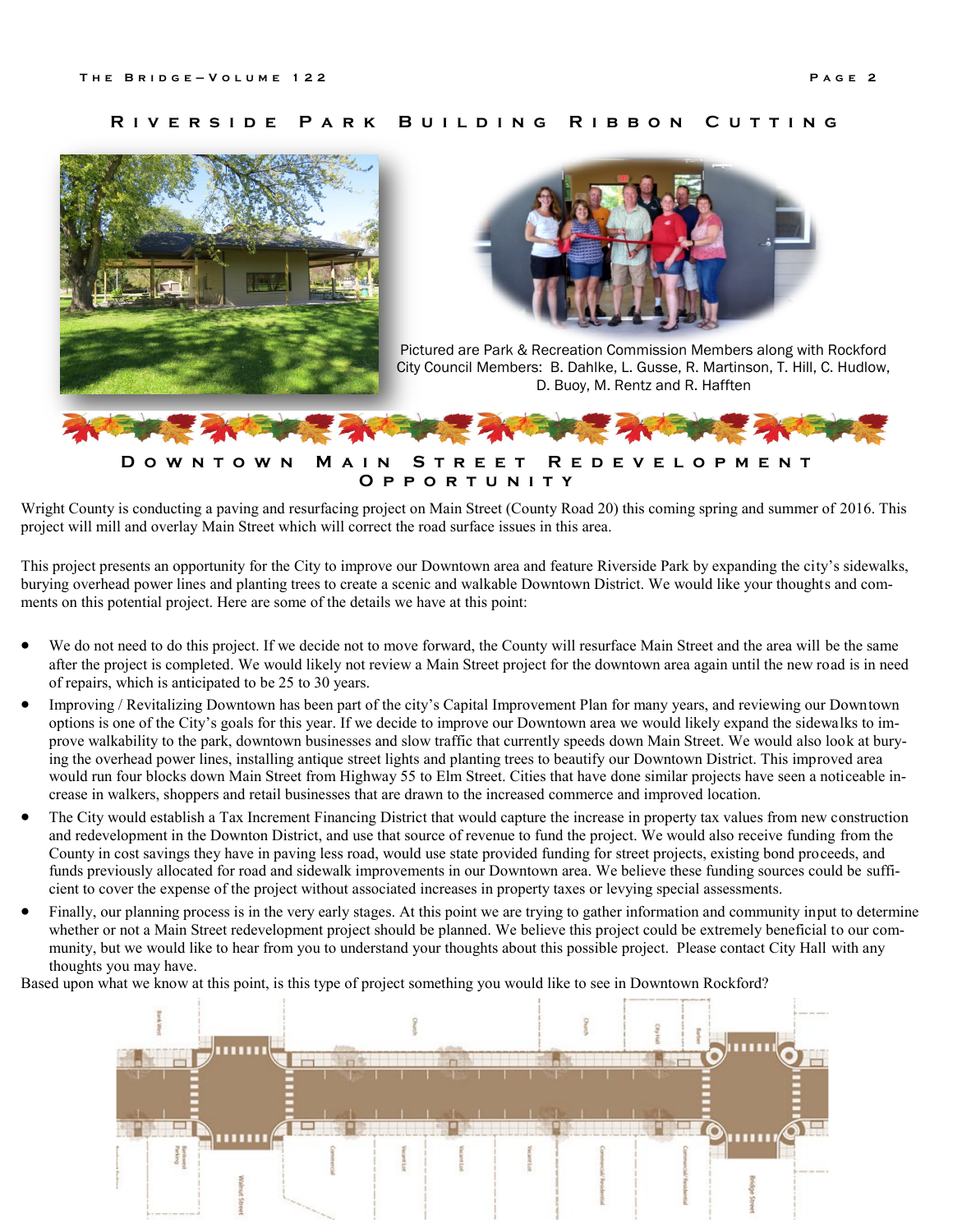#### **R o c k f o r d L i b r a r y**

Located at: 8220 Cedar Street (763) 477-4216



Library Hours: Mon 2pm-8pm, Tues 2pm-8pm, Wed 10am-6pm, Thurs 3pm-8pm, Fri 3pm-6pm, & Sat 10am-1pm

#### **HAPPENINGS:**

Preschool Story Time on Wednesdays 11:15am-noon NO Story time on 11/11, 11/26, 12/23 or 12/30/15 Friends of the Library Book and Bake Sale: October 5th to October 10th during library hours. Donations accepted year round! Lego Arts October 6th 6pm-7pm Candy Corn Crafts October 24th 10:30am-noon Flute Duet November 23rd 6:30pm-7pm Library closed: 11/11 for Veteran's Day, 11/26 at 5pm Eve of Thanksgiving and 11/27 for Thanksgiving Day.

GRRL is proud to announce its new digital magazine collection! Magazines are available to download from the Digital Library onto Nooks, or devices with a Nook app (including iPads, desktop computers, etc.). They currently have 41 magazine titles available—everything from *National Geographic* to *Family Circle*.

For more happenings—check out their website: www.griver.org

#### RiverWorks—Community Helping Community!

RiverWorks is looking for volunteers to help at the food shelf and the thrift store. If you are interested, complete a volunteer application: www.riverworksonline.org

Annual Steak Fry & Auction—Friday, October 24, 2015. 100% of the proceeds benefit RiverWorks Community Development.

For more information contact Denise Kesanen (763) 477- 9803 or dkesanen@riverworksonline.org

ROCKFORD FARMERS MARKET Fridays 3pm-6:30pm at the Rockford City Center Mall Parking Lot: 8900 Walnut Street June to October 9, 2015 For more information contact Nancy at 763-202-0024 or check out their website: www.rockfordmarket.weebly.com

## **S t o r k H o u s e**

The Ames-Florida-Stork House is located at: 8131 Bridge Street

763-477-5383 Email: storkhouse@cityofrockford.org www.rockfordmnhistory.org Winter Hours: Tuesdays, Wednesdays & Thursdays

(11am-4pm) and by appointment.

PROGRAMS/EVENTS:

1st Annual Founder's Day Fundraiser 10/10/15 2-5pm

**P l a n n i n g C o m m i s s i o n**

The Planning and Zoning Commission has an opening for term expiring December 2015 with a new three-year term beginning January 2016. If you are interested in serving, please complete an application and return to City Hall by October 16, 2015. Applications are available on-line or at City Hall.

#### **S n o w S e a s o n P a r k i n g**

During the period from November 1st to April 1st it shall be unlawful for any person to park a vehicle on or within six feet of the roadway between the hours of 2 a.m. to 6 a.m. and anytime after there has been ice accumulation, continuous or intermittent snow fall during which there has been accumulation of two inches or more of snow on any street until plowed or removed the whole width of the roadway. Vehicles parked in violation of this ordinance will be towed and stored at the owner's expense. At NO TIME shall a vehicle be parked on ANY street for more than twelve (12) hours.

SNOW PLOWING—It is unlawful to deposit snow onto ANY city, township, county or state road. Doing so is a violation of state statue and you will be fined.

## **S o l a r E n e r g y P a r t n e r s h i p**

Recently the City of Rockford and Wright Hennepin Electric formed a partnership in a renewable energy project involving the implementation of solar energy to offset some electrical costs to the city of Rockford facilities.

Specifically Wright Hennepin Electric was interested in promoting solar energy as a long term solution to some of the City of Rockford's electrical costs. The idea was to install solar panels in areas within the city that were not being used for residential and or commercial purposes. After several discussions and meetings two areas were chosen for this purpose. The main solar panel array will be located just to the southern hillside portion of the water tower in our millennium industrial park. This unused land will serve as the location for this purpose. Low maintenance grasses will be planted to keep any unwanted growth from interfering with the ability to produce electricity.

The second location will actually be located on the roof above the newly remodeled City Center mall. The idea behind this installation is to put a space that is not used other than as a roof to actually generate a portion of the energy that goes into the operation of that facility. The impact on the space is minimal as the solar panels are light weight and not bolted or fastened to the roof other than with weights thus preventing any damage to the structure.

The City is excited to have the opportunity to partner with Wright-Hennepin Electric on these projects!